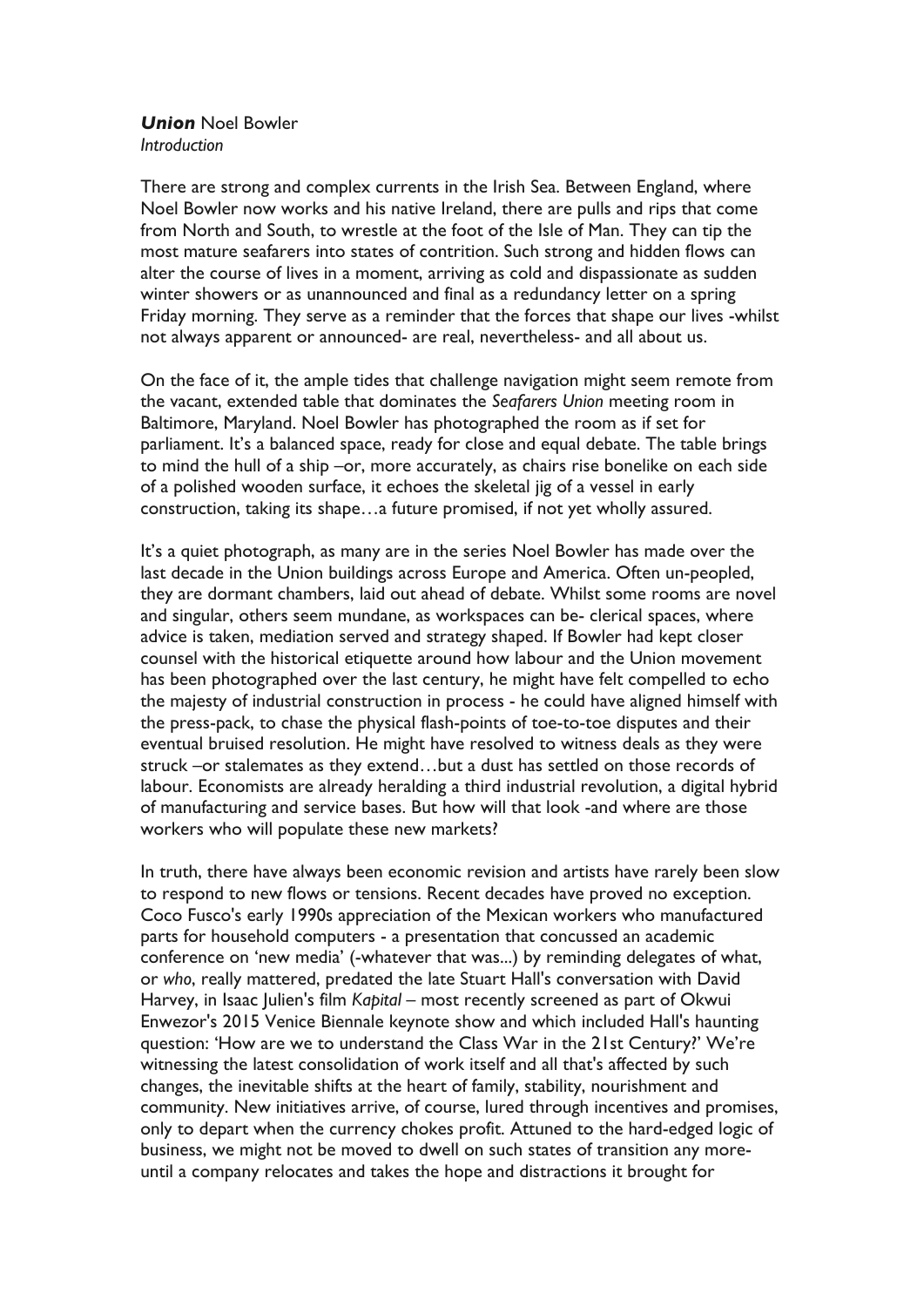regeneration with it, or until a remote building collapses around textile workers in Bangladesh, drawing into focus the thin and hardly regulated strands that keep Western chain stores tied to their profits, as both profit and transparency are temporarily compromised. Communities that once made something - or mined something- may no longer work those regular shifts before returning to the homes built close by, to convenience that very purpose. Regions are changing to take roles between manufacture, service and heritage and are compelled to engage with the inevitable impermanence and restructure that follows.

We're slowly becoming naturalized to such instabilities and the rhetoric that attends them. We're wary of neat answers, we grow tired of politics and promises and seem to have grown distracted by interests close to home. We focus closely and dwell on our own lives now, photographing at the slip of a wrist -because photography is everywhere, ubiquitous, though often forgettable. Our communities are as virtual as they were once external, we can be preoccupied now with looking *in* instead of looking *after* – we're fluent yet fearful, educated yet uncertain, with a tendency to pull close, in ever smaller circles of trust and cooperation. We're more conscious of, it would seem–if no more ready for, or resistant to- subterfuge, in all its forms.

The persuasions that vie to control the message at the heart of working life have long lost their openness, their naivety –if naïve is what they ever truly were- and photographers, we might understand, have had to negotiate such a world and make sense of it accordingly. Just as the reporting of conflict has become so managed in recent decades, a more interpretive 'late' photography has emerged. It counterbalances the medium's relationship with the observer and outlived a recent dalliance with vernacular, faux-subjective practices, to return to architectural stillness. It's willfully slow and considered, often working outside the immediate field of engagement, drawing instead upon preparation or consequence, ephemera and evidence –it's a kind of photography that draws from archaeology, aspiring to reach tensions beyond the surface and assess the fragments through multi-vocal enquiry. We've reached an oblique and mixed up moment in the medium's development. On the one hand, it can draw on the contemporary possibilities of scale and reproduction whilst remaining reserved and artisanal – indebted, as it seems to be, to the measured clarity of early modernism. Drawing from photography's slow and peerless contract with time, it can sensitize the most subdued locations before asking us -should we ever have the time to pause awhile in this brisk world- to think, not just about what's going on…but about fate.

Noel Bowler's photography has followed a steady migration to the still interiors he now records. In the early years of the new century he made a long-term study of Mountjoy prison in Dublin. There is warmth and cooperation in the pictures he made with prisoners. He's accepted, trusted and there's a sense of engagement and humility as he photographs at knee-touching distance. In one photograph, a prisoner sits waiting for a visitor. His age is hard to define, his appearance inflected with the fluorescent light and the pallor of prison time. The photograph is an aching and affecting admission of human fallibility -made all the more human against the stale, cream brick room the encounter will take place in. In subsequent work, and perhaps influenced by the Irish photographers Donovan Wylie and Paul Seawright, with whom Bowler studied and later taught in Belfast, the interior itself came to dominate. How a space can betray something of those who would normally populate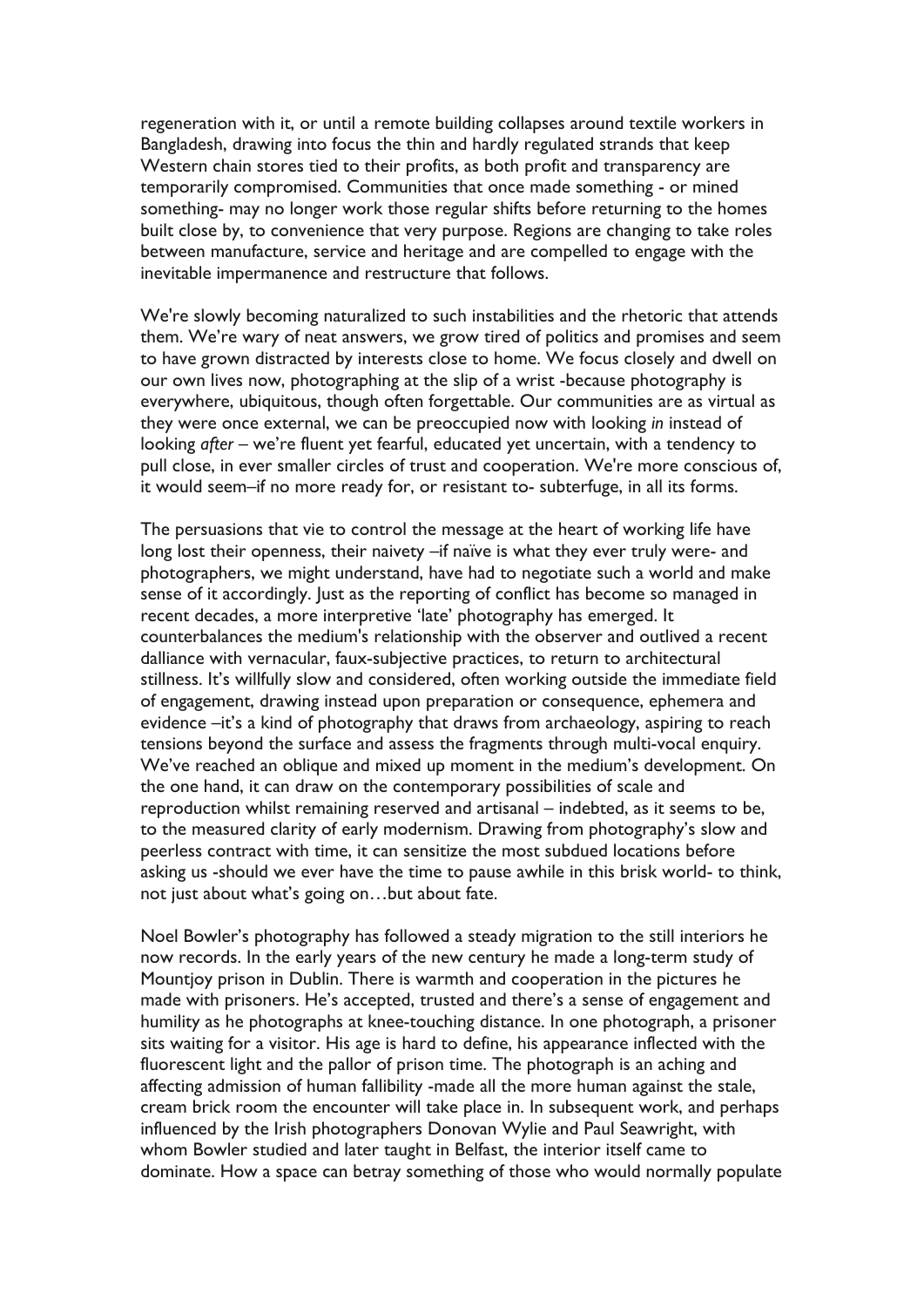it has been a contention throughout Photography's history. From its earliest moments, the limits of the medium's sensitivity meant that descriptions of working life -and working peoples homes- remained rare in 19th Century practice. These absences were bridged but not wholly filled by pictures made to mark workers holidays, mass celebrations and occasional leisure interests -events (we might note) recorded by those who had the means and liberty to photograph. In 1936, Walker Evans photograph of the Burroughs family bedroom would work to cantilever splintering austerity with a sense of the ordered integrity of the working family who slept there. In spite of their absence, it would seem, lives can be laid bare. In the series *Making Space*, Bowler went on to photograph rooms used for Muslim prayer in Ireland. Now architecturally precise, the photographs would render the modest adaption of unorthodox spaces into places fit for prayer with a mature, refined economy.

…but what of the people? They remain of course, living, working, praying, keeping on. In Noel Bowler's latest photographs, Union workers are often represented through their rooms and the materials they gather, as they negotiate the institutional spaces they are the latest custodians of: A paper cutting of Marx is pinned next to campaign flyers and personal details on a desk partition in a Dublin *SIPTU* office. It's a mood board, of sorts, with tokens built over time, serving to shield and insulate as much as they are a reminder of purpose, belief and family matters. In Pittsburgh, a telephone is the only modern concession in the antique, wood-warm office of the *United Electrical, Radio and Machine Workers of America*. A room with a view, it boasts an elevated authority over a city and the Stadium it sits adjacent to. With height comes knowledge, status… power…*there is,* still, as the song goes, *power in a Union*.

Power now rarely manifests as a binary tension that positions a factory owner's pay offer against a community's rejection song. Throughout the 1970s and 80s, some theorists would rekindle and reflect on Antonio Gramsci's prison writings, particularly the theory of *hegemony* –by which control can be imposed without a public ever fully recognizing the coercion at its heart. In dismantling regional identities, by forwarding a sense of the single, family unit as the value that should be protected beyond all else, years of decline in community cohesion across the international industrial landscape would progress. Historians and writers interested in photography would return to the texts of William Stott and, later, Jeremy Seabrook, to ask: 'is it be possible to photograph a condition –something as much a psychological state as a direct action or a mark on a surface?' Surely, they would contend, those photographs that recorded the ship's launch or the factory outing only ever amounted to a partial account, more an irregular note in a workforce's year than a more sustained heartbeat?

Photography, once a witness, has become an interpreter, as it relates a world so conscious of the currency of its own image and anxious to drive agendas on its own terms. In Jaqueline Hassink's *Table of Power*, a book in which the Dutch photographer attempted to photograph the unpopulated boardrooms of successful multinational companies, her contention –that we might understand something of the mindset of the companies themselves by looking at the spaces where the most telling decisions are made - was all the more effecting on the occasions when her access was denied. The refusal was duly noted in her book by blank pages. How nervous those companies must have been of photography's ability to glean traces of policy,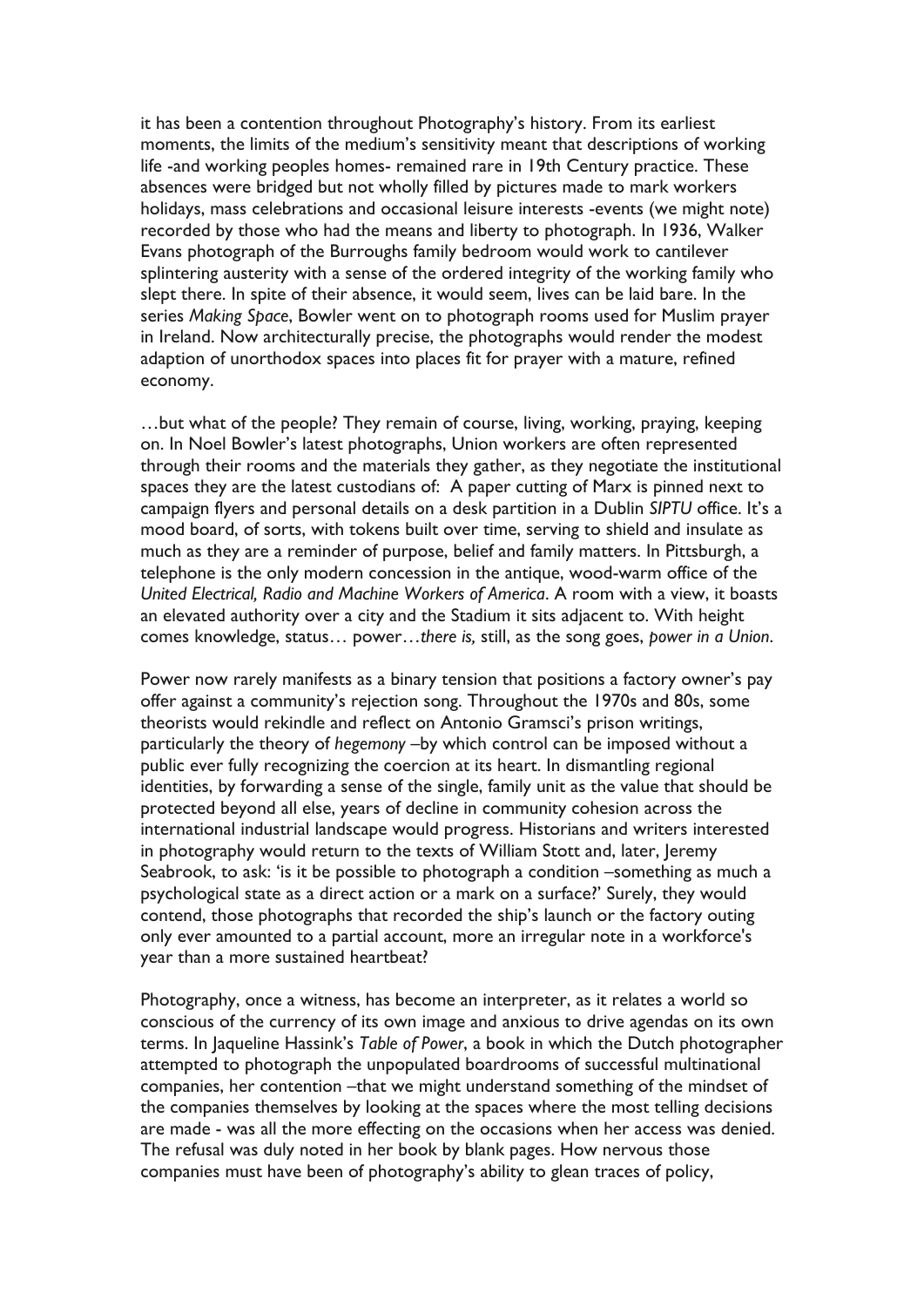philosophy or even character from the fabric of a vacant room. Whilst Bowler's presence is more philosophically aligned to the work carried out in these rooms, his approach might also move us to recall the photographs of Lynne Cohen and Lucinda Devlin, who, amongst others, began to explore the institutional interior in the 1970s and beyond -work spaces that commanded the reverence of church interiors or the suspicion of courthouses. Their interior geographies allowed us to imagine and invest –to consider the impact of decisions made in those spaces on lives that, for a few moments, disheveled them of their institutional neatness. These were still and sometimes graceless rooms, where money was made and spent, where knowledge was taught, where sentences were passed…where wars were strategized. Rarely benign, such interiors could be benevolent or instructive, fateful or final.

Against such foundations, Bowler's carefully rendered scenes -and the representatives he occasionally portrays- are at the heart of a movement that works for the just representation of working people. Whilst some organizations occupy the simplest of functional spaces, others confidently demonstrate their rootedness within the established order of things–with some owning, as they do, significant real estate at the heart of their country's political geography. The *ZNP Union of Polish Teachers* will convene in what is, in every sense, a classroom, for example, whilst, at *The Brotherhood of Teamsters* in Washington DC (-where even the chairs huddle in conference) the only distractions from the business at hand are hanging portraits of esteemed former members and the clearest view of Capitol Hill, the heart of America's political system, just a stone's throw across the park.

Throughout the seasons when parliaments are in session, TV political debate programmes often run late into the evenings. When what used to be known as the working week nears its end, when tiredness overtakes composure and the risk of practiced speakers falling off-message becomes a real possibility, the power play between politicians, journalists and Union leaders can often become a breathless battle for hearts and minds. It's rehearsed, yet fragile and faltering. It can be blindly partisan and self-absorbed. Answers will evade questions and, in turn, become accusations. Figures are cited and traded, manipulated and returned, to finally mean nothing as panelists trade jowl- or pinch- faced jousts before braying audiences. The political representatives, it would seem, have all too often become a distant and scripted deflection…there are few real answers.

There are, however, on those late evenings spent channel-hopping for hope, rare moments that can sound startling notes of integrity. When just one decision can break apart a family, a workforce...a region, those who speak as Union representatives seem charged with the most urgent task of code-breaking, translating the doublespeak to hold practiced opponents to account, through a few brief seconds of principled and dignified resistance. Such reason has been shaped and refined in the rooms we are introduced to here. As I look at these pictures, recognizing Mark Serwotka and the late Bob Crow (who, in their time, have been regular spokesmen -and no strangers to political debate and its wounding personal hostility), I'm reminded of those late night arguments and anticipate the battles still to come -and I think Noel Bowler does too. He's dwelt on the rooms where decisions are made, where arguments are resolved and cases assigned. He's recorded the spaces set to plan for over-turning waves of apathy and the decades of